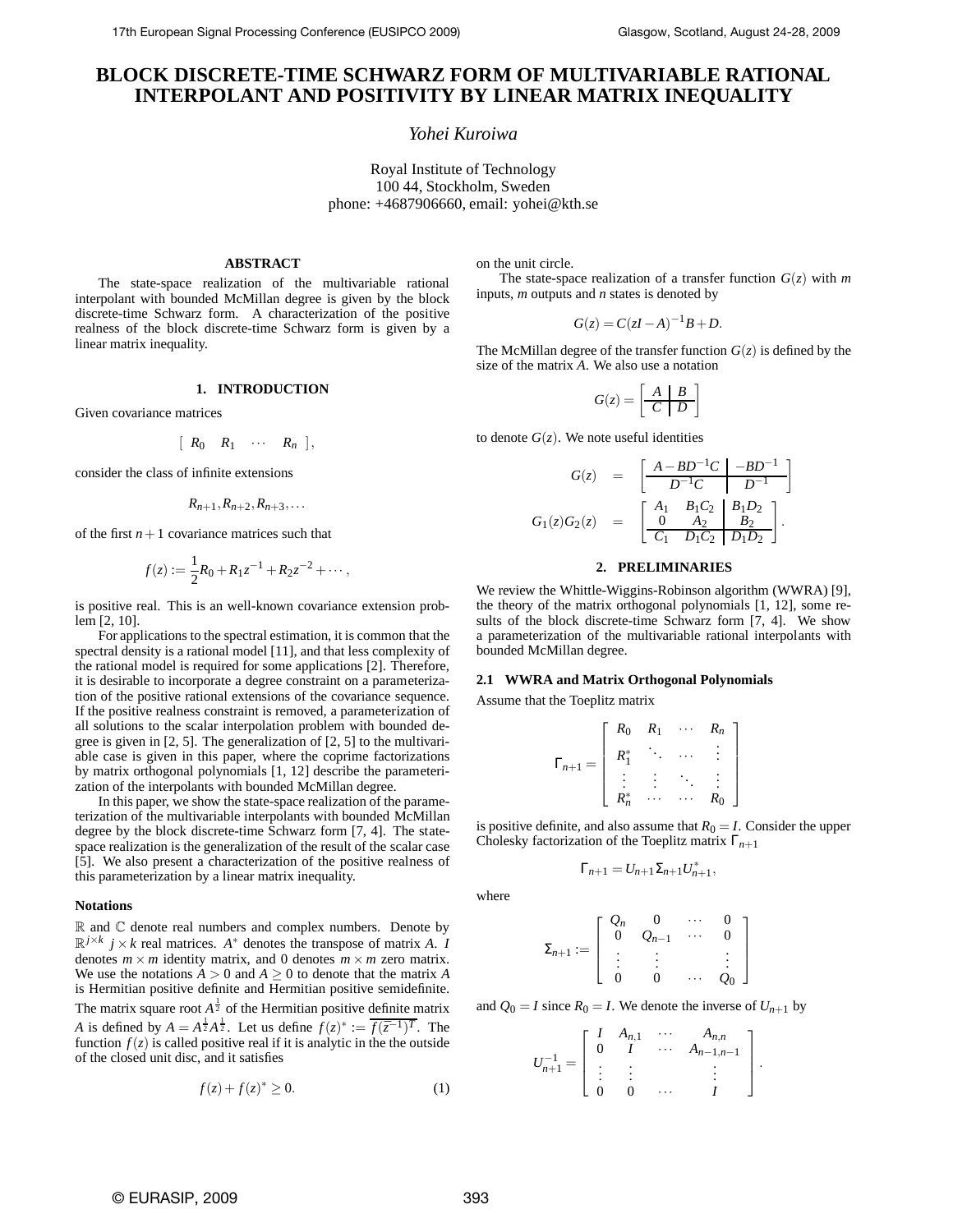Similarly, let us consider the lower Cholesky factorization of the Toeplitz matrix Γ*n*+<sup>1</sup>

$$
\Gamma_{n+1} = V_{n+1} \Lambda_{n+1} V_{n+1}^*,
$$

where

$$
\Lambda_{n+1} = \left[ \begin{array}{cccc} S_0 & 0 & \cdots & 0 \\ 0 & S_1 & \cdots & 0 \\ \vdots & \vdots & & \vdots \\ 0 & 0 & \cdots & S_n \end{array} \right]
$$

and  $S_0 = I$ . We denote the inverse of  $V_{n+1}$  by

$$
V_{n+1}^{-1} = \left[ \begin{array}{ccccc} I & 0 & \cdots & 0 \\ B_{n,1} & I & \cdots & 0 \\ \vdots & \vdots & & \vdots \\ B_{n,n} & B_{n-1,n-1} & \cdots & I \end{array} \right].
$$

Then, it is well-known that the WWRA gives the solution to the Yule-Walker (YW) equation in a recursive way [9]. The solution to the YW equation

$$
\begin{bmatrix}\nI & A_{n+1,1} & \cdots & A_{n+1,n} & A_{n+1,n+1} \\
B_{n+1,n+1} & B_{n+1,n} & \cdots & B_{n+1,1} & I\n\end{bmatrix} \Gamma_{n+2}
$$
\n
$$
= \begin{bmatrix}\nQ_{n+1} & 0 & \cdots & 0 & 0 \\
0 & 0 & \cdots & 0 & S_{n+1}\n\end{bmatrix}
$$

is given by

$$
\begin{bmatrix}\nI & A_{n+1,1} & \cdots & A_{n+1,n} & A_{n+1,n+1} \\
B_{n+1,n+1} & B_{n+1,n} & \cdots & B_{n+1,1} & I\n\end{bmatrix}
$$
\n
$$
= \begin{bmatrix}\nI & -P_n S_n^{-1} \\
-P_n^* Q_n^{-1} & I\n\end{bmatrix} \begin{bmatrix}\nI & A_{n,1} & \cdots & A_{n,n} & 0 \\
0 & B_{n,n} & \cdots & B_{n,1} & I\n\end{bmatrix}
$$
\n
$$
Q_{n+1} = Q_n - P_n S_n^{-1} P_n^*
$$
\n
$$
S_{n+1} = Q_n - P_n^* Q_n^{-1} P_n
$$
\n
$$
P_n = R_{n+1} + A_{n,1} R_n + \cdots + A_{n,n} R_1.
$$

The initial values for the recursion are the following

$$
A_{1,1} = -R_1 \n B_{1,1} = -R_1^* \n Q_1 = I + A_{1,1}R_1^* \n S_1 = I + B_{1,1}R_1.
$$

The WWRA is equivalent to the theory of the matrix orthogonal polynomials [1, 12]. The left matrix orthogonal polynomials of the first kind are given by

$$
\begin{bmatrix}\nA_n(z) \\
A_{n-1}(z) \\
\vdots \\
I\n\end{bmatrix} = \begin{bmatrix}\nI & A_{n,1} & \cdots & A_{n,n} \\
0 & I & \cdots & A_{n-1,n-1} \\
\vdots & \vdots & & \vdots \\
0 & 0 & \cdots & I\n\end{bmatrix} \begin{bmatrix}\nz^{n}I \\
z^{n-1}I \\
\vdots \\
I\n\end{bmatrix},
$$

and the right matrix orthogonal polynomials of the first kind are given by

$$
\begin{bmatrix} I & B_1(z) & \cdots & B_n(z) \end{bmatrix}
$$
  
=  $\begin{bmatrix} I & zI & \cdots & z^nI \end{bmatrix} \begin{bmatrix} I & B_{1,1}^* & \cdots & B_{n,n}^* \\ 0 & I & \cdots & B_{n,n-1}^* \\ \vdots & \vdots & & \vdots \\ 0 & 0 & \cdots & I \end{bmatrix}$ .

Let us define

$$
\begin{array}{rcl}\n\bar{\Gamma}_{n+1} & := & \frac{1}{2} (M_{n+1}^{-1} + M_{n+1}^{-*}) \\
& = & \begin{bmatrix}\nI & \bar{R}_1 & \cdots & \bar{R}_n \\
\bar{R}_1^* & I & \cdots & \vdots \\
\vdots & \vdots & \ddots & \vdots \\
\bar{R}_n^* & \bar{R}_{n-1}^* & \cdots & I\n\end{bmatrix} \\
M_{n+1} & := & \begin{bmatrix}\nI & 2R_1 & \cdots & 2R_n \\
0 & I & \cdots & 2R_{n-1} \\
\vdots & \vdots & \ddots & \vdots \\
0 & 0 & \cdots & I\n\end{bmatrix}\n\end{array}
$$

Then, the left matrix orthogonal polynomials of the second kind are given by

.

$$
\left[\begin{array}{c} C_n(z) \\ C_{n-1}(z) \\ \vdots \\ I \end{array}\right] = \left[\begin{array}{cccc} I & C_{n,1} & \cdots & C_{n,n} \\ 0 & I & \cdots & C_{n-1,n-1} \\ \vdots & \vdots & & \vdots \\ 0 & 0 & \cdots & I \end{array}\right] \left[\begin{array}{c} z^n I \\ z^{n-1} I \\ \vdots \\ I \end{array}\right],
$$

where

$$
\begin{bmatrix} I & C_{n,1} & \cdots & C_{n,n} \\ 0 & I & \cdots & C_{n-1,n-1} \\ \vdots & \vdots & & \vdots \\ 0 & 0 & \cdots & I \end{bmatrix} = U_{n+1}^{-1} M_{n+1}
$$
  
=:  $\bar{U}_{n+1}^{-1}$ .

Similarly, the right matrix orthogonal polynomials of the second kind are given by

$$
\begin{bmatrix} I & D_1(z) & \cdots & D_n(z) \end{bmatrix}
$$
  
=  $\begin{bmatrix} I & zI & \cdots & z^{n}I \end{bmatrix} \begin{bmatrix} I & D_{1,1}^* & \cdots & D_{n,n}^* \\ 0 & I & \cdots & D_{n,n-1}^* \\ \vdots & \vdots & & \vdots \\ 0 & 0 & \cdots & I \end{bmatrix}$ ,

where

$$
\begin{bmatrix} I & D_{1,1}^* & \cdots & D_{n,n}^* \\ 0 & I & \cdots & D_{n,n-1}^* \\ \vdots & \vdots & & \vdots \\ 0 & 0 & \cdots & I \end{bmatrix} = M_{n+1}^{-1} V_{n+1}^{-*}
$$
  
=:  $\bar{V}_{n+1}^{-*}$ .

Then, the upper Cholesky factorization of the Toeplitz matrix  $\bar{\Gamma}_{n+1}$ is given by

$$
\bar{\Gamma}_{n+1} = \bar{U}_{n+1} \Sigma_{n+1} \bar{U}_{n+1}^*,
$$

and the lower Cholesky factorization of  $\bar{\Gamma}_{n+1}$  is given by

$$
\bar{\Gamma}_{n+1} = \bar{V}_{n+1} \Lambda_{n+1} \bar{V}_{n+1}^*.
$$

Those Cholesky factors give the solution to the YW equation of  $\bar{\Gamma}_{n+1}$ . The solution to the YW equation

$$
\begin{bmatrix}\nI & C_{n+1,1} & \cdots & C_{n+1,n} & C_{n+1,n+1} \\
D_{n+1,n+1} & D_{n+1,n} & \cdots & D_{n+1,1} & I\n\end{bmatrix} \overline{\Gamma}_{n+2}
$$
\n
$$
= \begin{bmatrix}\nQ_{n+1} & 0 & \cdots & 0 & 0 \\
0 & 0 & \cdots & 0 & S_{n+1}\n\end{bmatrix}
$$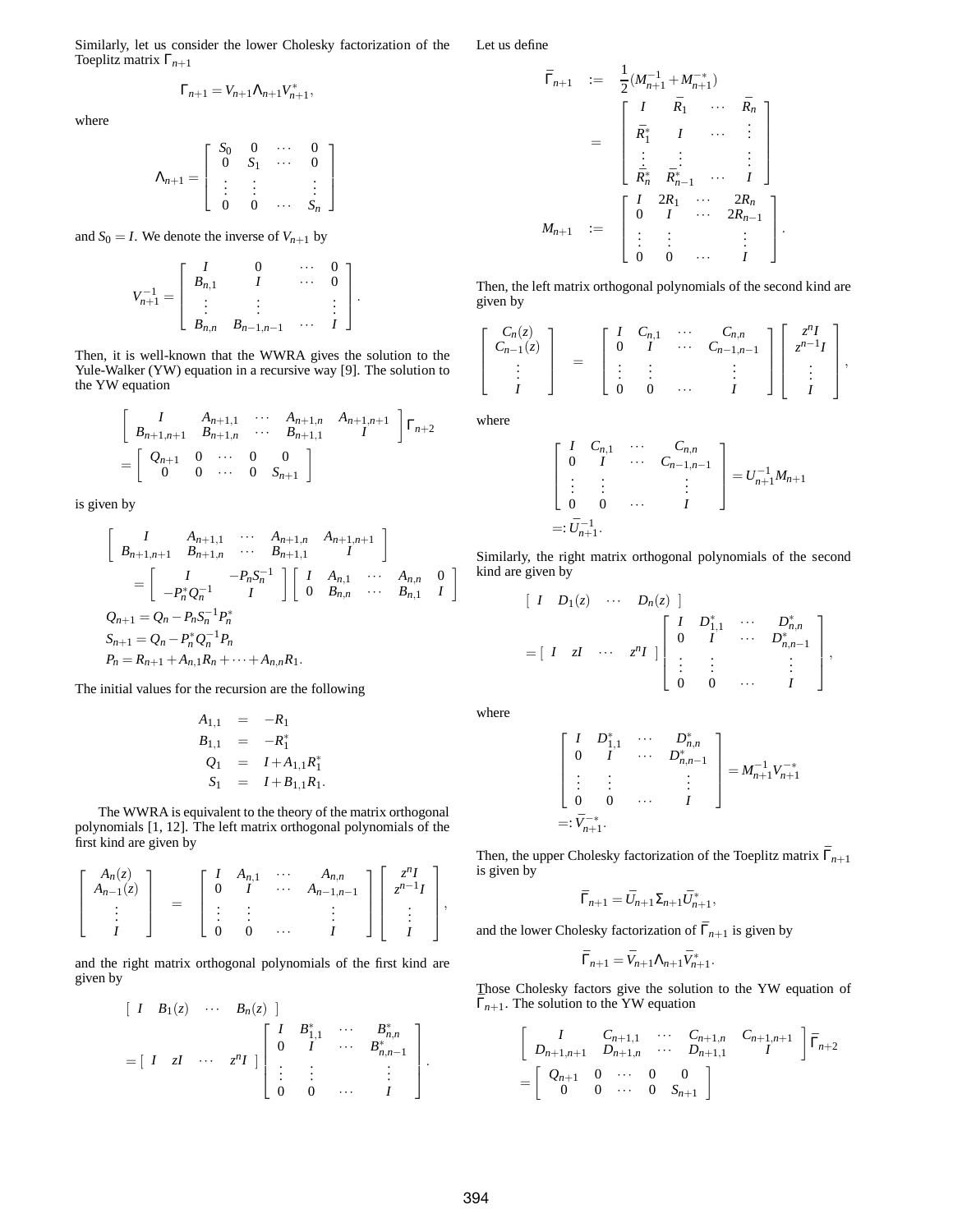is given by

$$
\begin{bmatrix}\nI & C_{n+1,1} & \cdots & C_{n+1,n} & C_{n+1,n+1} \\
D_{n+1,n+1} & D_{n+1,n} & \cdots & D_{n+1,1} & I\n\end{bmatrix}
$$
\n
$$
= \begin{bmatrix}\nI & -T_n S_n^{-1} \\
-T_n^* Q_n^{-1} & I\n\end{bmatrix} \begin{bmatrix}\nI & C_{n,1} & \cdots & C_{n,n} & 0 \\
0 & D_{n,n} & \cdots & D_{n,1} & I\n\end{bmatrix}
$$
\n
$$
Q_{n+1} = Q_n - P_n S_n^{-1} P_n^*
$$
\n
$$
S_{n+1} = Q_n - P_n^* Q_n^{-1} P_n
$$
\n
$$
T_n = \bar{R}_{n+1} + C_{n,1} \bar{R}_n + \cdots + C_{n,n} \bar{R}_1.
$$

The initial values for the recursion are the following,

$$
C_{1,1} = -\bar{R}_1
$$
  
\n
$$
D_{1,1} = -\bar{R}_1^*
$$
  
\n
$$
Q_1 = I + C_{1,1}\bar{R}_1^*
$$
  
\n
$$
S_1 = I + D_{1,1}\bar{R}_1.
$$

We shall use *Lemma* below.

**Lemma 1.** *[9]:*  $T_n = -P_n$  *holds.* 

# **2.2 Block Discrete-time Schwarz Form**

We give a brief review of the block discrete-time Schwarz form in [7, 4]. Consider the YW equation of  $\Gamma_{n+1}$ 

$$
\left[\begin{array}{cc} \Gamma_n & \rho_n \\ \rho_n^* & I \end{array}\right] \left[\begin{array}{c} u_n \\ I \end{array}\right] = \left[\begin{array}{c} 0 \\ S_n \end{array}\right],
$$

where

$$
\rho_n := [R_n^* \cdots R_1^*]^*
$$
  

$$
u_n := [B_{n,n} \cdots B_{n,1}]^*.
$$

It gives

$$
u_n = -\Gamma_n^{-1} \rho_n
$$
  
\n
$$
S_n = I - \rho_n^* \Gamma_n^{-1} \rho_n.
$$
 (2)

Let us define

$$
F_n := \Lambda_n^{\frac{1}{2}} V_n^* (Z_n - u_n e_n^*) V_n^{-*} \Lambda_n^{-\frac{1}{2}}
$$
  
\n
$$
= \Lambda_n^{\frac{1}{2}} V_n^* (Z_n + \Gamma_n^{-1} \rho_n e_n^*) V_n^{-*} \Lambda_n^{-\frac{1}{2}}
$$
  
\n
$$
K_{n+1} := Q_n^{-\frac{1}{2}} P_n S_n^{-\frac{1}{2}},
$$
\n(3)

where

$$
Z_n := \begin{bmatrix} 0 & 0 & \cdots & 0 & 0 \\ I & 0 & \cdots & 0 & 0 \\ 0 & I & \cdots & 0 & 0 \\ \vdots & \vdots & & & \vdots & \vdots \\ 0 & 0 & \cdots & I & 0 \end{bmatrix}
$$
  

$$
e_n := \begin{bmatrix} 0 & 0 & \cdots & 0 & I \end{bmatrix}^*
$$

We can verify

*e*

$$
I - F_n^* F_n = \Lambda_n^{-\frac{1}{2}} e_n [I - \rho_n^* \Gamma_n^{-1} \rho_n] e_n^* \Lambda_n^{-\frac{1}{2}}
$$
(4)

and

$$
e_n^*(I - F_n^* F_n)e_n = e_n^* \Lambda_n^{-\frac{1}{2}} e_n [I - \rho_n^* \Gamma_n^{-1} \rho_n] e_n^* \Lambda_n^{-\frac{1}{2}} e_n
$$
  
=  $S_{n-1}^{-\frac{1}{2}} S_n S_{n-1}^{-\frac{1}{2}}$   
=  $I - K_n^* K_n$ .

The equation (4) implies that the matrix  $F_n$  is almost orthogonal, i.e., its first *n*−1 block columns form an orthogonal set and its last block column is orthogonal to this set, but it is not normalized. This and Hessenberg property force a particular structure on  $F_n$ . Let us define

$$
\bar{K}_n := \left[ \begin{array}{cc} K_n & K_n^c \\ K_n^{Tc*} & -K_n^s \end{array} \right],
$$

where the matrices  $K_n^c$ ,  $K_n^T$  and  $K_n^s$  are given by

$$
K_n^C K_n^{C*} = I - K_n K_n^*
$$
  
\n
$$
K_n^{Tc*} K_n^{Tc} = I - K_n^* K_n
$$
  
\n
$$
K_n^S = (K_n^{Tc})^{-1} K_n^* K_n^c.
$$

The matrix  $\bar{K}_n$  satisfies  $\bar{K}_n^* \bar{K}_n = I$ .

**Lemma 2.** *[4]: The block upper-Hessenberg matrix Fn satisfying* (4) *can be expressed as*

$$
F_n = \left[ \begin{array}{cccccc} K_1 & K_1^c K_2 & K_1^c K_2^c K_3 & \cdots & K_1^c K_2^c \cdots K_{n-1}^c K_n \\ K_1^{T_{c*}} & -K_1^s K_2 & -K_1^s K_2^c K_3 & \cdots & -K_1^s K_2^c \cdots K_{n-1}^c K_n \\ 0 & K_2^{T_{c*}} & -K_2^s K_3 & \cdots & -K_2^s K_3^c \cdots K_{n-1}^c K_n \\ \vdots & \vdots & \vdots & & \vdots & & \vdots \\ 0 & 0 & 0 & \cdots & -K_{n-1}^s K_n \end{array} \right]
$$

.

We call this form of matrix the block discrete-time Schwarz form as the natural generalization of the scalar case [7, 4]. The salient feature of  $F_n$  is the nesting property, i.e.,  $F_{n+1}$  has  $F_n$  in the upper block. Let us define

$$
g_n := \Lambda_n^{\frac{1}{2}} V_n^* e_1
$$
,  $e_1 := [I \ 0 \ \cdots \ 0 \ 0]^*$ .

Then, the covariance matrices are given by

$$
R_k = g_n^* F_n^k g_n, \quad k=0,\ldots,n-1.
$$

## **2.3 Multivariable Rational Interpolation with McMillan Degree Constraint**

We review the result of a parameterization of the multivariable rational interpolants with bounded McMillan degree, which is the generalization of the scalar case [2, 5]. A class of rational functions to be considered here is

$$
f(z) = \frac{1}{2}N(z)M(z)^{-1}.
$$
 (5)

where  $M(z)$  and  $N(z)$  are  $m \times m$  matrix polynomials of degree *n*. We denote this class of rational functions by  $\mathcal{R}_r$ .

**Lemma 3.** All functions in  $\mathcal{R}_r$ , of which power series expansion *begins with*

$$
\frac{1}{2}R_0 + R_1 z^{-1} + \cdots + R_n z^{-n},
$$

*admit the right coprime factorization*

$$
f(z) = \frac{1}{2}N(z)M(z)^{-1},
$$
 (6)

*and the right coprime factors are parameterized by*

$$
M(z) = B_n(z) + B_{n-1}(z)\alpha_1 + \cdots + \alpha_n
$$
  
\n
$$
N(z) = D_n(z) + D_{n-1}(z)\alpha_1 + \cdots + \alpha_n,
$$

where the matrices  $\alpha_k \in \mathbb{R}^{m \times m}$ ,  $k = 1, \ldots, n$ , are free parameters.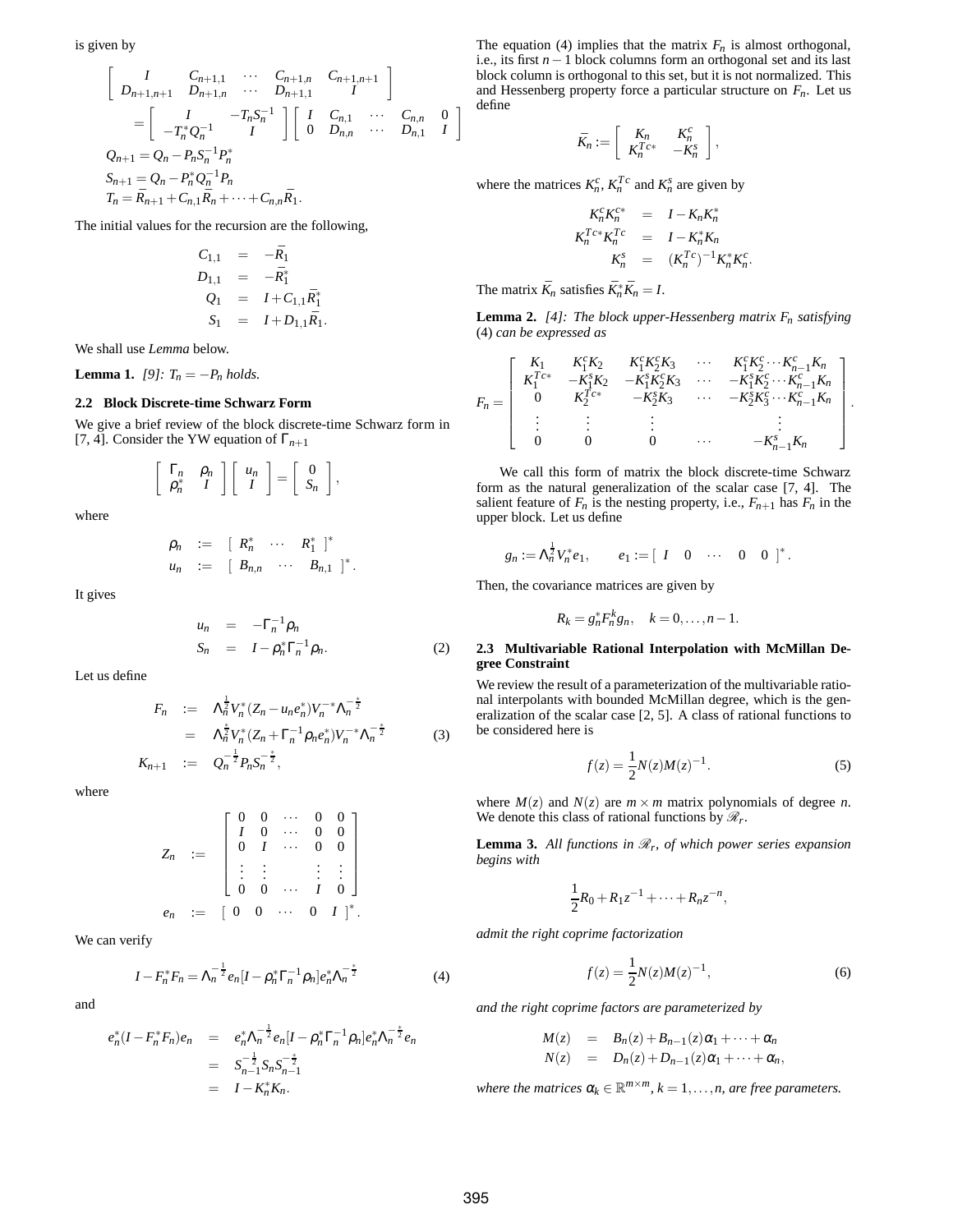The proof is omitted due to the space limitation. The choice of the free parameter,  $\alpha_k = 0$ ,  $k = 1, \ldots, n$ , yields the so-called maximum entropy interpolant [1],

$$
f(z) = \frac{1}{2}D_n(z)B_n(z)^{-1}.
$$

It is positive real, and maximize the entropy rate of the spectral density

$$
\mathbb{I}(f) = \frac{1}{2\pi} \int_{-\pi}^{\pi} \log \det[f(e^{i\theta}) + f(e^{i\theta})^*] d\theta.
$$
  
3. MAIN RESULTS

We give the state-space realization of the parameterization in *Lemma* 3 by the block discrete-time Schwarz form. We also give a characterization of the positive realness of the parameterization by a linear matrix inequality.

### **3.1 State-space Realization by Block Discrete-time Schwarz Form**

Let us define the normalized block discrete-time Schwarz form

$$
\hat{F}_n := \Lambda_n^{-\frac{2}{2}} F_n \Lambda_n^{\frac{2}{2}},
$$

and

$$
\alpha := \begin{bmatrix} \alpha_n \\ \vdots \\ \alpha_1 \end{bmatrix}
$$
  

$$
e_1 = [I \ 0 \ \cdots \ 0]^*.
$$

**Theorem 1.** *The state-space realization of* (6) *is given by*

$$
f(z) = \frac{I}{2} + e_1^* \hat{F}_n (zI - \hat{F}_n + \alpha e_n^*)^{-1} e_1.
$$
 (7)

*Proof.* For the right matrix orthogonal polynomials of the first kind, consider the identity [3],

$$
\begin{bmatrix} B_n(z)^{-1} & 0 & \cdots & 0 \end{bmatrix} T = e_n^*(zI - F_c)^{-1}
$$

where

$$
F_c := Z_n - u_n e_n^*
$$
  
\n
$$
T := \begin{bmatrix} I & zI & \cdots & z^{n-1}I \\ 0 & I & \cdots & z^{n-2}I \\ \vdots & \vdots & & \vdots \\ 0 & 0 & \cdots & I \end{bmatrix}.
$$

By (3), we obtain

$$
\begin{bmatrix} B_n(z)^{-1} & 0 & \cdots & 0 \end{bmatrix} TV_n^{-*} \Lambda_n^{-\frac{2}{2}} = e_n^* V_n^{-*} \Lambda_n^{-\frac{2}{2}} (zI - F_n)^{-1}.
$$
 (8)

The left hand side of (8) is

$$
\begin{bmatrix} B_n(z)^{-1} & 0 & \cdots & 0 \end{bmatrix} TV_n^{-*} \Lambda_n^{-\frac{1}{2}}
$$
  
=  $B_n(z)^{-1} \begin{bmatrix} I & B_1(z) & \cdots & B_{n-1}(z) \end{bmatrix} \Lambda_n^{-\frac{1}{2}}.$ 

The right hand side of (8) is

$$
e_n^* V_n^{-*} \Lambda_n^{-\frac*2} (zI - F_n)^{-1} = e_n^* \Lambda_n^{-\frac*2} (zI - F_n)^{-1}.
$$

Thus, we obtain

$$
B_n(z)^{-1}
$$
 [*I*  $B_1(z)$   $\cdots$   $B_{n-1}(z)$  ]  $\Lambda_n^{-\frac{1}{2}} = e_n^* \Lambda_n^{-\frac{1}{2}} (zI - F_n)^{-1}$ 

It is equivalent to

$$
B_n(z)^{-1}
$$
[ I  $B_1(z)$  ...  $B_{n-1}(z)$ ] =  $e_n^*(zI - \hat{F}_n)^{-1}$ , (9)

and (9) implies

$$
B_n(z)^{-1} = e_n^*(zI - \hat{F}_n)^{-1}e_1.
$$
 (10)

Similarly, for the right matrix orthogonal polynomials of the second kind, we obtain

$$
D_n(z)^{-1}\left[\begin{array}{cccc} I & D_1(z) & \cdots & D_{n-1}(z) \end{array}\right]\Lambda_n^{-\frac{1}{2}}=e_n^*\Lambda_n^{-\frac{1}{2}}(zI-\bar{F}_n)^{-1}.
$$

The matrix  $\bar{F}_n$  is obtained by replacing  $K_i$  by  $-K_i$  of  $F_n$  by *Lemma* 1. Due to the structure of  $F_n$ , this replacement does not affect any element of  $F<sub>n</sub>$  except for those in the first block row, which change their signs. Thus, we conclude

$$
\bar{F}_n=F_n-2e_1e_1^*F_n.
$$

Let us define the normalized discrete-time Schwarz form of  $\bar{F}_n$ 

$$
\tilde{F}_n := \Lambda_n^{-\frac{1}{2}} \bar{F}_n \Lambda_n^{\frac{1}{2}} \n= \hat{F}_n - 2e_1 e_1^* \hat{F}_n.
$$
\n(11)

By multiplying  $\alpha$  to (9), we obtain

$$
B_n(z)^{-1}[\alpha_n+B_1(z)\alpha_{n-1}+\cdots+B_{n-1}(z)\alpha_1]=e_n^*(zI-\hat{F}_n)\alpha.
$$
  
Thus,

$$
M(z) = B_n(z) + B_{n-1}(z)\alpha_1 + \cdots + B_1(z)\alpha_{n-1} + \alpha_n
$$
  
= 
$$
B_n(z)[I + e_n^*(zI - \hat{F}_n)^{-1}\alpha].
$$
 (12)

Similarly,

$$
N(z) = D_n(z) + D_{n-1}(z)\alpha_1 + \cdots + D_1(z)\alpha_{n-1} + \alpha_n
$$
  
= 
$$
D_n(z)[I + e_n^*(zI - \tilde{F}_n)^{-1}\alpha].
$$
 (13)

By (10), the inverse of (12) is given by

$$
M(z)^{-1} = [I + e_n^*(zI - \hat{F}_n)^{-1} \alpha]^{-1} B_n(z)^{-1}
$$
  
\n
$$
= \left[\frac{\hat{F}_n - \alpha e_n^* - \alpha}{e_n^* - I}\right] \left[\frac{\hat{F}_n}{e_n^* - 0}\right]
$$
  
\n
$$
= \left[\frac{\hat{F}_n - \alpha e_n^* - \alpha e_n^*}{0} \right]
$$
  
\n
$$
= \left[\frac{\hat{F}_n - \alpha e_n^* - \alpha e_n^*}{e_n^* - e_n^* - 0}\right]
$$
  
\n
$$
= \left[\frac{\hat{F}_n - \alpha e_n^*}{0} \right] \left[\frac{\hat{F}_n}{e_n^* - 0}\right]
$$
  
\n
$$
= \left[\frac{\hat{F}_n - \alpha e_n^*}{e_n^* - 0}\right]
$$

where we changed the coordinate of the states by  $\begin{bmatrix} I & I \\ 0 & I \end{bmatrix}$ 0 *I*  $\big]$ . Similarly, by (11), the inverse of (13) is given by

$$
N(z)^{-1} = \left[ \frac{\hat{F}_n - 2e_1 e_1^* \hat{F}_n - \alpha e_n^* \mid e_1}{e_n^*} \right]
$$

.

We can verify that

$$
2N(z)^{-1}f(z) = \begin{bmatrix} \hat{F}_n - 2e_1e_1^*\hat{F}_n - \alpha e_n^* & 2e_1e_1^* & e_1 \\ 0 & \hat{F}_n - \alpha e_n^* & e_1 \\ \hline e_n^* & 0 & 0 \end{bmatrix}
$$
  

$$
= \begin{bmatrix} \hat{F}_n - 2e_1e_1^*\hat{F}_n - \alpha e_n^* & 0 & 0 \\ 0 & \hat{F}_n - \alpha e_n^* & e_1 \\ \hline e_n^* & e_n^* & 0 \end{bmatrix}
$$
  

$$
= \begin{bmatrix} \hat{F}_n - \alpha e_n^* & e_1 \\ \hline e_n^* & 0 \end{bmatrix}
$$
  

$$
= M(z)^{-1},
$$

.